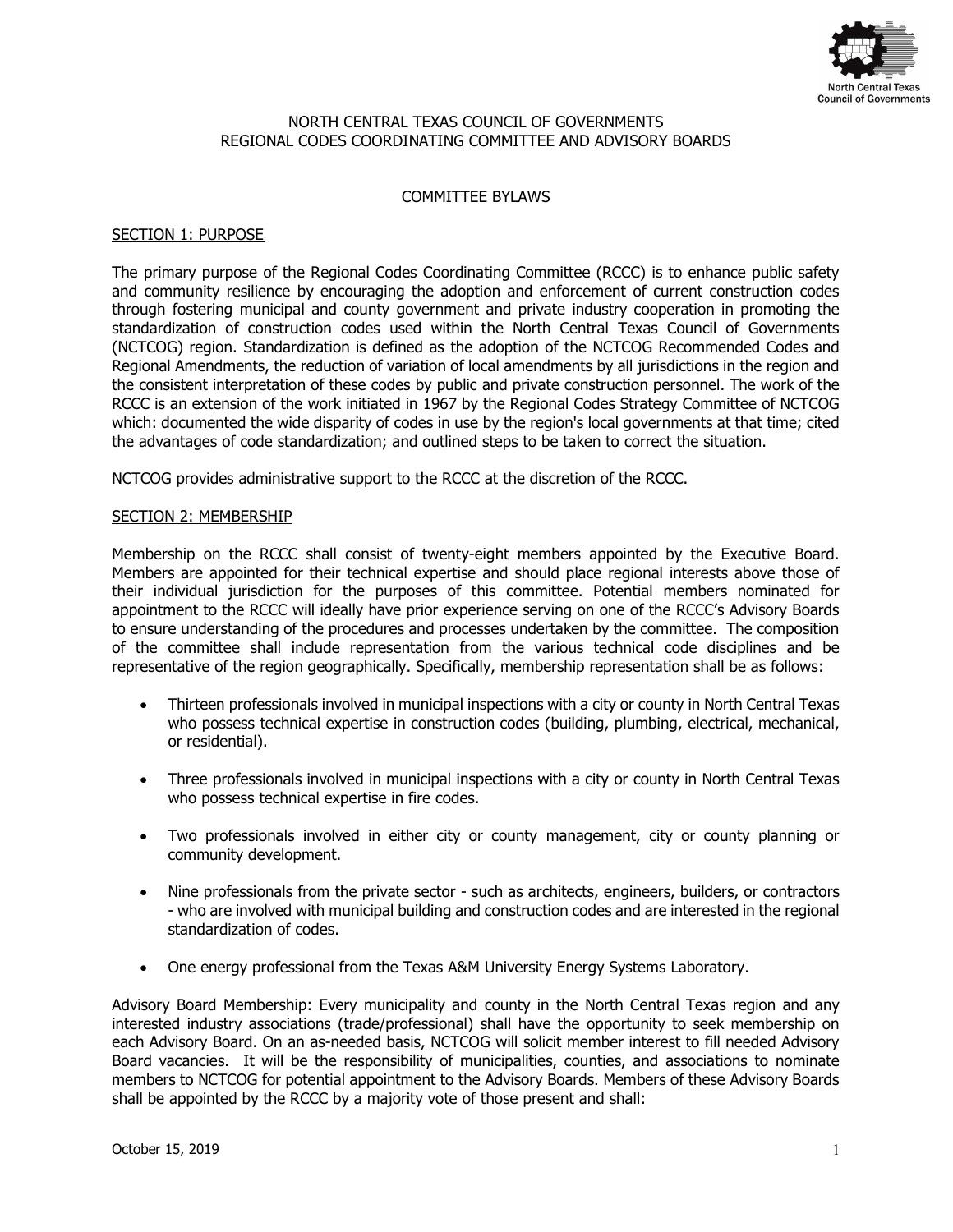

- 1) be a representative of a public jurisdiction or a professional association; and,
- 2) have technical expertise in that board's area of interest; and,
- 3) be inclined to act in the interest of the region.

The overall number of Advisory Board members may change from time to time as approved by the RCCC, as long as at least two-thirds of advisory board members are from the public sector. Members shall be appointed in an effort to satisfy representation from municipalities of varying size and geographic location across the region.

The RCCC shall appoint the chairperson and vice chairperson of each Advisory Board. These persons must be active public or private sector members of the representative Advisory Board and may or may not be members of the RCCC. Priority shall be given to active public sector members over private sector members. The RCCC may remove the chairperson or vice chairperson at any time by vote as per Section 6 below.

### SECTION 3: TERMS OF OFFICE

Each October, members of the RCCC shall be appointed by the Executive Board to two year staggered terms with one-half of the members of the RCCC appointed each year. In order to be nominated for appointment to the RCCC, a nomination form must be submitted by potential new members. NCTCOG will notify current members of the RCCC whose terms are expiring and current advisory board members that the opportunity to serve on the RCCC is available. NCTCOG will collect the nomination forms and the RCCC will review and vote on which prospective members will be appointed or reappointed to the RCCC.

The RCCC shall vote to appoint one member as chairperson and another as vice-chairperson. There is no limit to the number of terms a member may serve.

#### SECTION 4: ATTENDANCE

After missing either three consecutive meetings or four meetings in the previous twelve months, the RCCC will vote on the removal of the member. Removal may be appealed to the RCCC for reason of extenuating circumstances. If the appeal process is not successful and a vacancy is declared, the vacancy will be filled in accordance with the procedures outlined in SECTION 2: MEMBERSHIP of this document.

Members may send alternates when necessary to avoid an absence being counted. The alternate will have the same voting rights as the member. It is the member's responsibility to sufficiently brief the alternate on the RCCC meeting agenda items.

Records of attendance will be maintained by NCTCOG and presented at each meeting as part of the RCCC summary notes.

#### SECTION 5: MEETINGS

The RCCC shall meet approximately once every quarter for the purpose of transacting business.

The first meeting of every NCTCOG fiscal year (from October 1 – September 30) will be to recognize new and retiring members, examine progress, and set future goals.

Meetings are open, but because their primary purpose is the exchange of ideas between RCCC members, non-members who wish to speak at a meeting must notify NCTCOG or the chairperson prior to the meeting and submit to the chairperson's wishes regarding the length of time they will be allowed to speak. Members are encouraged to seek a variety of opinions and evidence on matters of substantial controversy. Information should be presented in a concise methodical fashion (see Section 9: Policy for RCCC and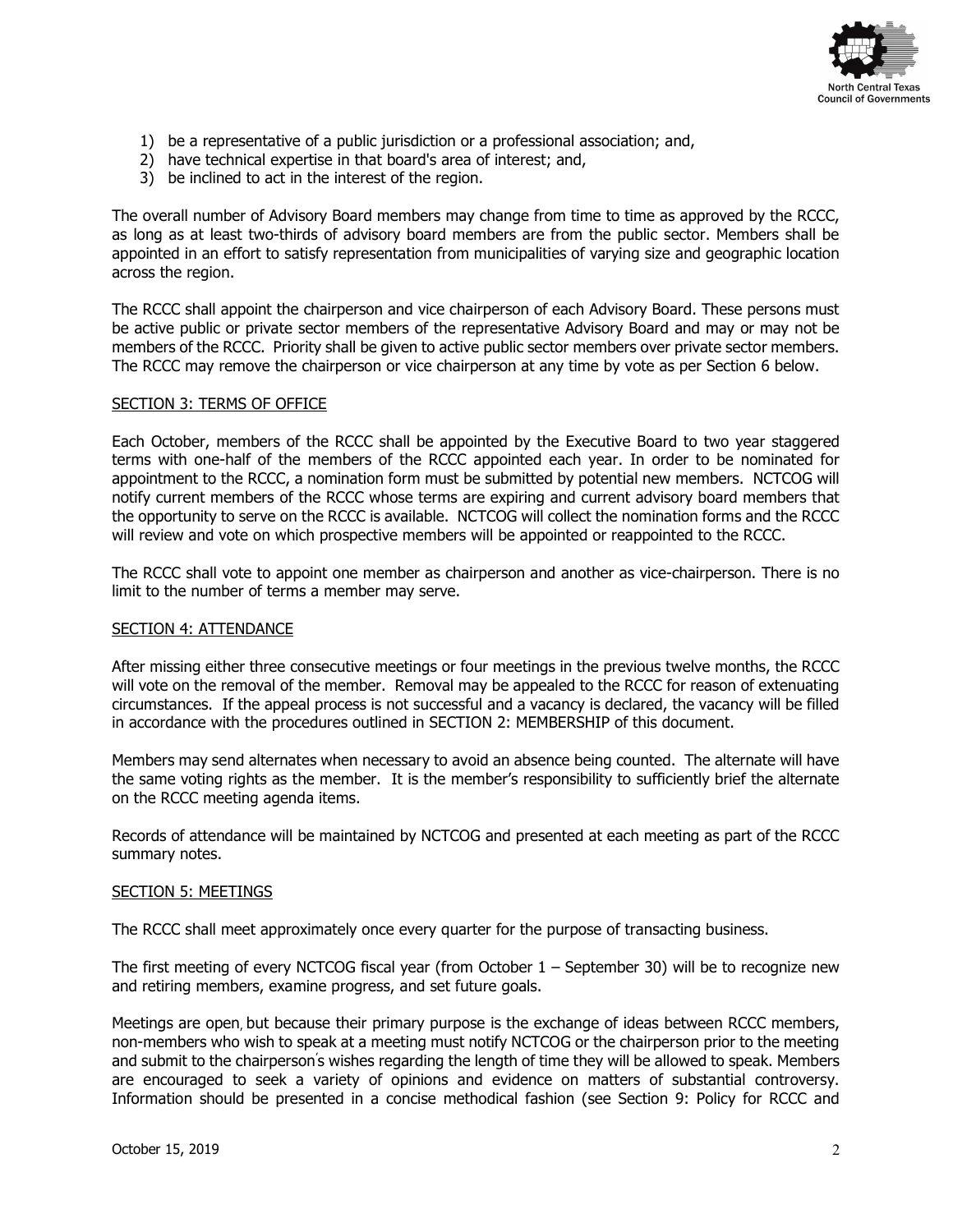

Advisory Board Activities). Roberts Rules of Order shall be followed in making motions and conducting meetings.

## ADVISORY BOARD MEETING POLICY

Based upon current fiscal considerations, this section outlines the meeting policy for the Advisory Boards of the RCCC. This meeting policy is not intended to limit the work of the Advisory Boards. The goal is to encourage thorough code review and the preparation of recommendations prior to Advisory Board meetings. The additional preparation should allow for more productive and efficient Advisory Board meetings.

# 1) Number of Meetings

During NCTCOG's fiscal year (which runs from October through September), the Advisory Boards will have no more than twenty-five full-day NCTCOG-hosted meetings. This allows five meetings per Advisory Board. Since a code review cycle spans two fiscal years, each Advisory Board may have ten full-day meetings for the purpose of code review during a code review cycle. If additional meetings are necessary, Advisory Boards may hold off-site meetings. However, NCTCOG will not be responsible for preparing handouts or meeting summaries for off-site meetings.

Advisory Boards may share meeting days. For example, if the Fire Advisory Board meets in the morning and the Electrical Advisory Board meets in the afternoon, only one full-day meeting will be counted. Further, if the Fire Advisory Board only needs four meetings for the year, another Board may use the extra meeting. Task Force meetings do not count toward the twenty-five meeting limitation if they do not require NCTCOG attendance.

2) Meeting Attendance

Attendance at NCTCOG-hosted Advisory Board meetings will be recorded. After missing three consecutive meetings or four meetings in the previous twelve months, the advisory board will vote to determine whether or not the member shall be removed from the board. Removal may be appealed to the RCCC for reason of extenuating circumstances. If the appeal process is not successful and a vacancy is declared, the Advisory Board Chair, Advisory Board, or NCTCOG shall be asked to recommend a new representative for approval by the RCCC. Members may send alternates when necessary to avoid an absence being counted. The alternate will have the same voting rights as the member. It is the member's responsibility to sufficiently brief the alternate on the Advisory Board meeting agenda items. Records of attendance will be maintained by NCTCOG and provided at each meeting as part of the meeting summary notes.

## 3) Recommendations to the RCCC

In order to forward recommendations to the RCCC, a quorum must be present. A quorum consists of a simple majority of the current roster membership of Advisory Board members.

Recommendations to the RCCC require a two-thirds vote of those members present. The Advisory Boards are primarily working subcommittees where full and frank discussions may occur; therefore, each member of the Advisory Board shall be given the opportunity to speak at length to the issues at hand. Meetings are open, but because their primary purpose is the exchange of ideas between Board members, non-members who wish to speak at them must notify the chairperson prior to the meeting and submit to the chairperson's wishes regarding the length of time they will be allowed to speak. Members are encouraged to seek a variety of opinions and evidence on matters of substantial controversy. Information should be presented in a concise methodical fashion.

Roberts Rules of Order shall be followed in making motions and conducting meetings.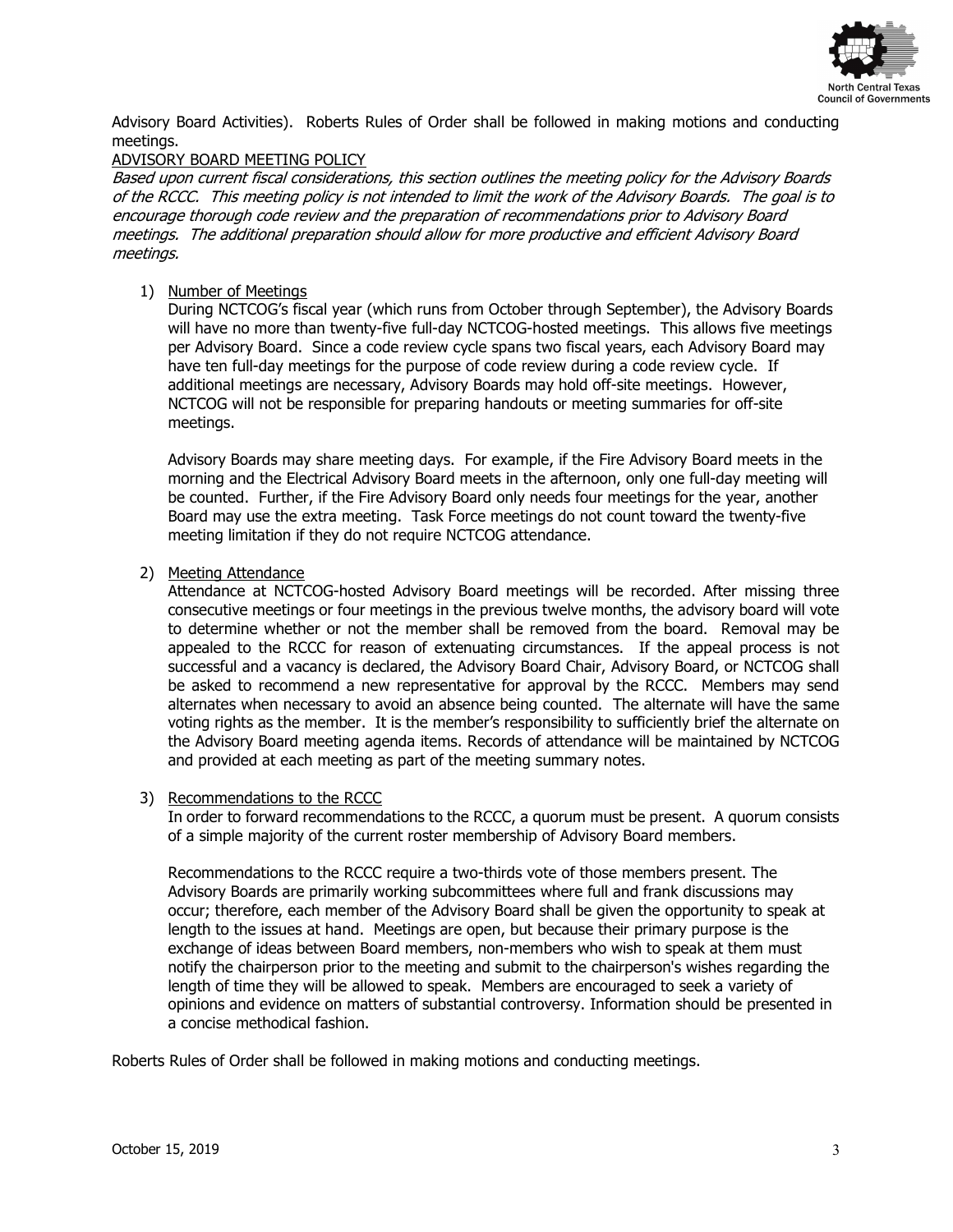

## SECTION 6: VOTING

A quorum and a positive vote of two-thirds of those members of the RCCC present is required to send a recommendation to the Executive Board and establish or abolish subcommittees or other special groups. This ensures the RCCC advice to the Executive Board represents a consensus of the RCCC and recognizes the stature of RCCC Advisory Boards or other subcommittees. All other actions require a quorum and only a majority vote of those members of the RCCC present.

A quorum consists of a simple majority of the current roster membership of RCCC.

#### SECTION 7: ADVISORY BOARDS ESTABLISHED BY THE RCCC

The following Advisory Boards are hereby created:

- Building and Residential Advisory Board Provides support and technical advice to the RCCC on a wide range of building issues.
- Fire Advisory Board Provides support and technical advice to the RCCC on a wide range of fire issues.
- Plumbing and Mechanical Advisory Board Provides support and technical advice to the RCCC on a wide range of plumbing and mechanical issues.
- Electrical Advisory Board Provides support and technical advice to the RCCC on a wide range of electrical issues.
- Energy and Green Advisory Board Provides support and technical advice to the RCCC on a wide range of energy and green building issues.

Additional Advisory Boards/subcommittees may be created or any of the Advisory Boards/subcommittees may be abolished by the RCCC following the voting procedures in SECTION 6: VOTING.

#### SECTION 8: COMMITTEE BYLAWS

Changes to these bylaws can only be made by a positive vote of two-thirds of the RCCC's membership or by the NCTCOG Executive Board.

#### SECTION 9: POLICY FOR RCCC AND ADVISORY BOARD CODE ACTIVITIES

This policy is established to define appropriate avenues for RCCC and Advisory Board code activities and to ensure that recommendations to the Executive Board represent a consensus of opinion among the region's public and private construction professionals.

The four sets of code activities in which the RCCC and Advisory Boards are involved include:

1) Model Codes Standardization

Code standardization will occur when all localities in the region adopt the NCTCOG recommended construction codes, local amendments are eliminated or replaced by NCTCOG Regional Amendments, and there is consistent interpretation of these codes by public and private construction personnel.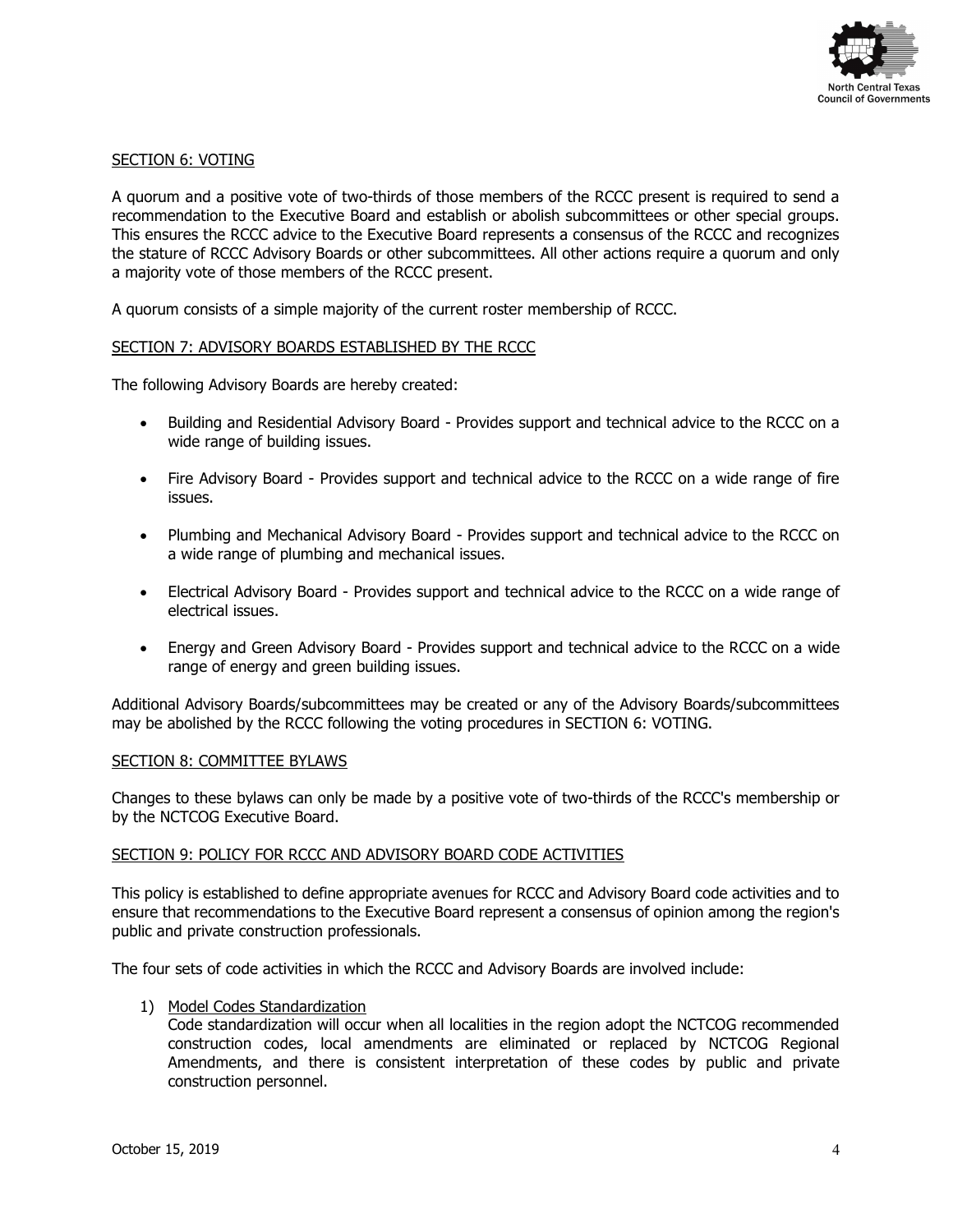

Toward this end, the RCCC and NCTCOG: 1) recommend construction codes from those developed by various national codes organizations for adoption by the region's local governments 2) provide periodic documentation of codes disparity between the region's cities 3) provide code classes and informational seminars for public and private construction personnel and 4) provide information and technical assistance to localities which have expressed an interest in adopting the recommended codes and/or amendments.

- 2) Recommending Regional Amendments to the NCTCOG Executive Board and submitting Code Change Proposals to the code publisher
	- a. Regional Amendment Development and Code Change Process

A "Regional Amendment" is defined as a proposed regional change to a model code that is needed because of conditions unique to this region or because of deficiencies or errors in the code. Regional amendments recommended because of deficiencies or errors in the code should be submitted as code change proposals to the code publisher.

Each Advisory Board will have the option to carry out their activities utilizing the process outlined below:

- i. The process of developing amendments will be open and the public will be invited to submit proposals. The RCCC will forward proposals to the appropriate Advisory Board or Task Force(s).
- ii. Each Advisory Board will conduct up to approximately five day-long meetings at NCTCOG during NCTCOG's fiscal year to review all proposals and comments submitted by the Task Forces and the general public. To facilitate discussion and instant editing, NCTCOG staff will provide a laptop, projector, and screen. Attendees will be encouraged to bring their own hard copies of the applicable code books, recommendations, and comments. During these meetings, all amendments will be finalized.
- iii. If necessary, Advisory Boards may split into Task Forces to review specific sections of the applicable codes and to recommend amendments. Each Task Force will select one member to be responsible for setting the date, time, and location for the Task Force's meetings and for compiling recommendations, interpretations, and/or comments into one document.
- iv. Each Advisory Board will decide if its Task Forces should prepare meeting summaries. Task Force members will be responsible for meeting summaries, not NCTCOG. NCTCOG will take meeting notes and prepare meeting summaries for the Advisory Board meetings.
- v. Advisory Boards will submit recommendations to NCTCOG for publication on the codes web page. Advisory Board members and the general public will be encouraged to review the recommendations and submit comments to NCTCOG staff, by email or on electronic media.
- vi. Amendments will be forwarded to the RCCC, and upon an approval vote as per Section 6 above, then forwarded to the Executive Board. After Executive Board approval, the finalized amendments will be advertised and posted on the codes website.